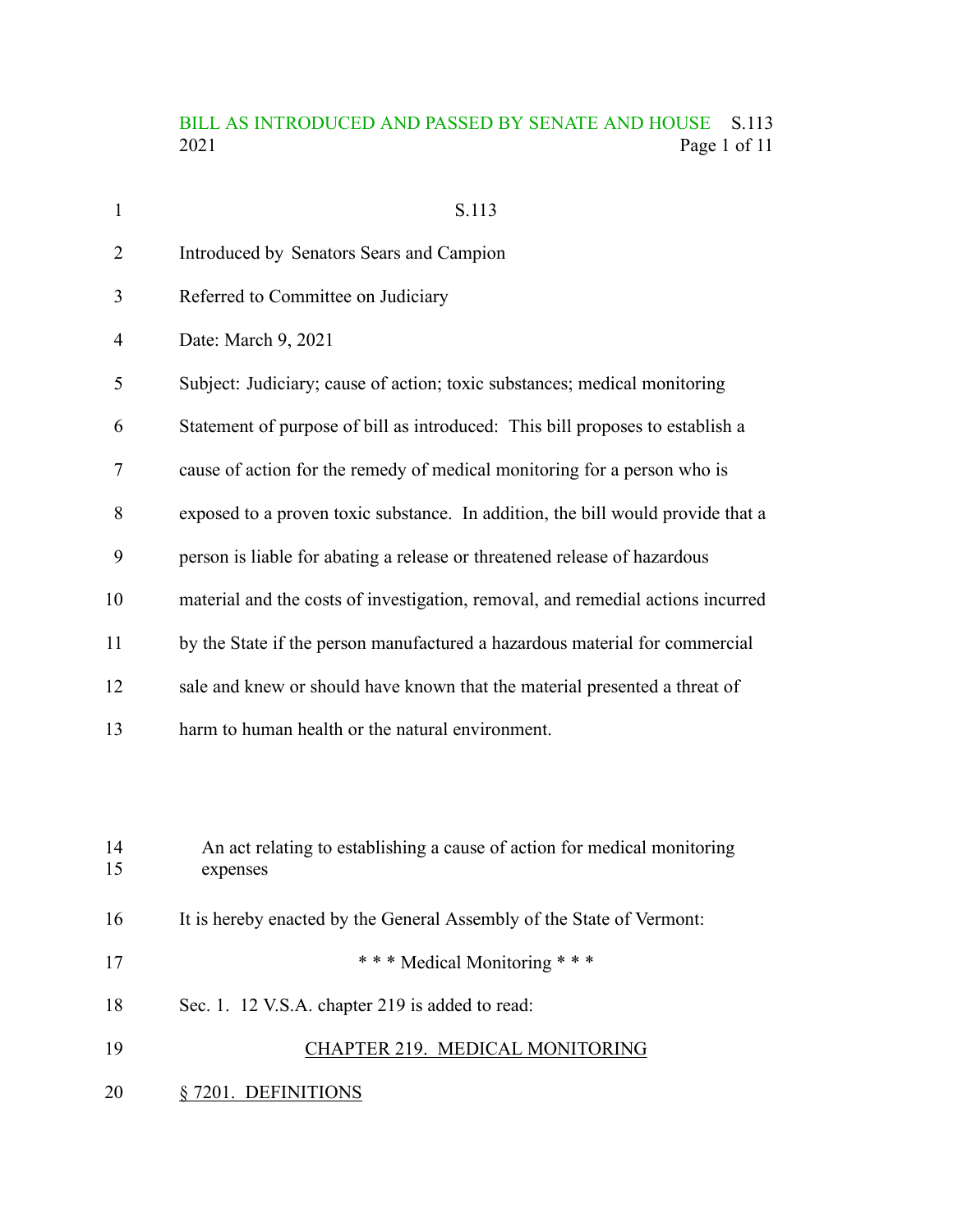# BILL AS INTRODUCED AND PASSED BY SENATE AND HOUSE S.113<br>2021 Page 2 of 11 Page 2 of 11

| $\mathbf{1}$ | As used in this chapter:                                                            |
|--------------|-------------------------------------------------------------------------------------|
| 2            | (1) "Disease" means any disease, illness, ailment, or adverse                       |
| 3            | physiological or chemical change linked to exposure to a proven toxic               |
| 4            | substance. A disease is serious if it has the potential to cause death, disability, |
| 5            | or chronic pain.                                                                    |
| 6            | (2) "Establishment" means any premises used for the purpose of                      |
| 7            | carrying on or exercising any trade, business, profession, vocation, commercial     |
| 8            | or charitable activity, or governmental function.                                   |
| 9            | (3) "Exposure" means ingestion, inhalation, or absorption through any               |
| 10           | body surface.                                                                       |
| 11           | (4) "Facility" means all contiguous land, structures, other                         |
| 12           | appurtenances, and improvements on the land where proven toxic substances           |
| 13           | are manufactured, processed, used, or stored. A facility may consist of several     |
| 14           | treatment, storage, or disposal operational units. A facility shall not include     |
| 15           | land, structures, other appurtenances, and improvements on the land owned by        |
| 16           | a municipality.                                                                     |
| 17           | (5) "Large facility" means a facility:                                              |
| 18           | (A) where an activity within a Standard Industrial Classification code              |
| 19           | of 10 through 14, 20 through 39, 40 through 42, 44 through 46, or 49 is             |
| 20           | conducted or was conducted; and                                                     |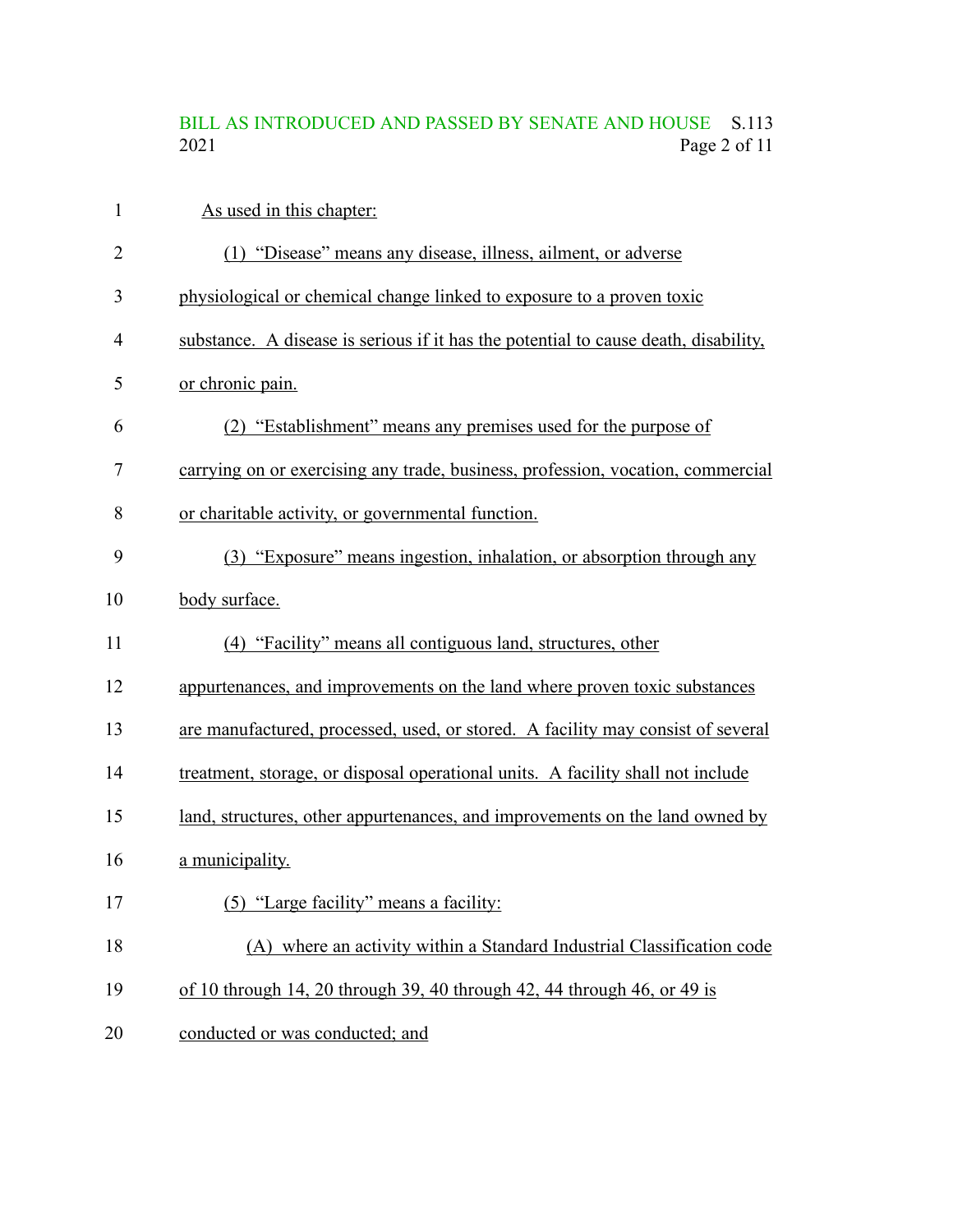## BILL AS INTRODUCED AND PASSED BY SENATE AND HOUSE S.113<br>2021 Page 3 of 11 Page 3 of 11

| 1              | (B)(i) where 10 or more full time employees have been employed at                                                 |
|----------------|-------------------------------------------------------------------------------------------------------------------|
| $\overline{2}$ | any one unic, or                                                                                                  |
|                | $(B)(i)$ where, at any one time, 10 or more full-time or full-time<br>equivalent employees have been employed; or |
| 3              | that is owned or operated by a person who, when all facilities<br>(ii)                                            |
| $\overline{4}$ | or establishments that the person owns or controls are aggregated, has                                            |
| 5              | employed 500 employees at any one time.                                                                           |
| 6              | (6) "Medical monitoring" means a program of medical tests or                                                      |
| 7              | procedures for the purpose of early detection of signs or symptoms of a latent                                    |
| 8              | disease resulting from exposure.                                                                                  |
| 9              | (7) "Operator" means a person who manages, conducts, or directs the                                               |
| 10             | operations of a facility.                                                                                         |
| 11             | (8) "Owner" means a person who owns or controls a facility. "Owner"                                               |
| 12             | shall not mean a person who without participating in the management of the                                        |
| 13             | facility holds indicia of ownership primarily to protect a security interest.                                     |
| 14             | (9) "Person" means any individual; partnership; company; corporation;                                             |
| 15             | association; unincorporated association; joint venture; trust; municipality; the                                  |
| 16             | State of Vermont or any agency, department, or subdivision of the State;                                          |
| 17             | federal agency; or any other legal or commercial entity.                                                          |
| 18             | $(10)(A)$ "Proven toxic substance" means any substance, mixture, or                                               |
| 19             | compound that may cause personal injury or disease to humans and that                                             |
| 20             | satisfies one or more of the following:                                                                           |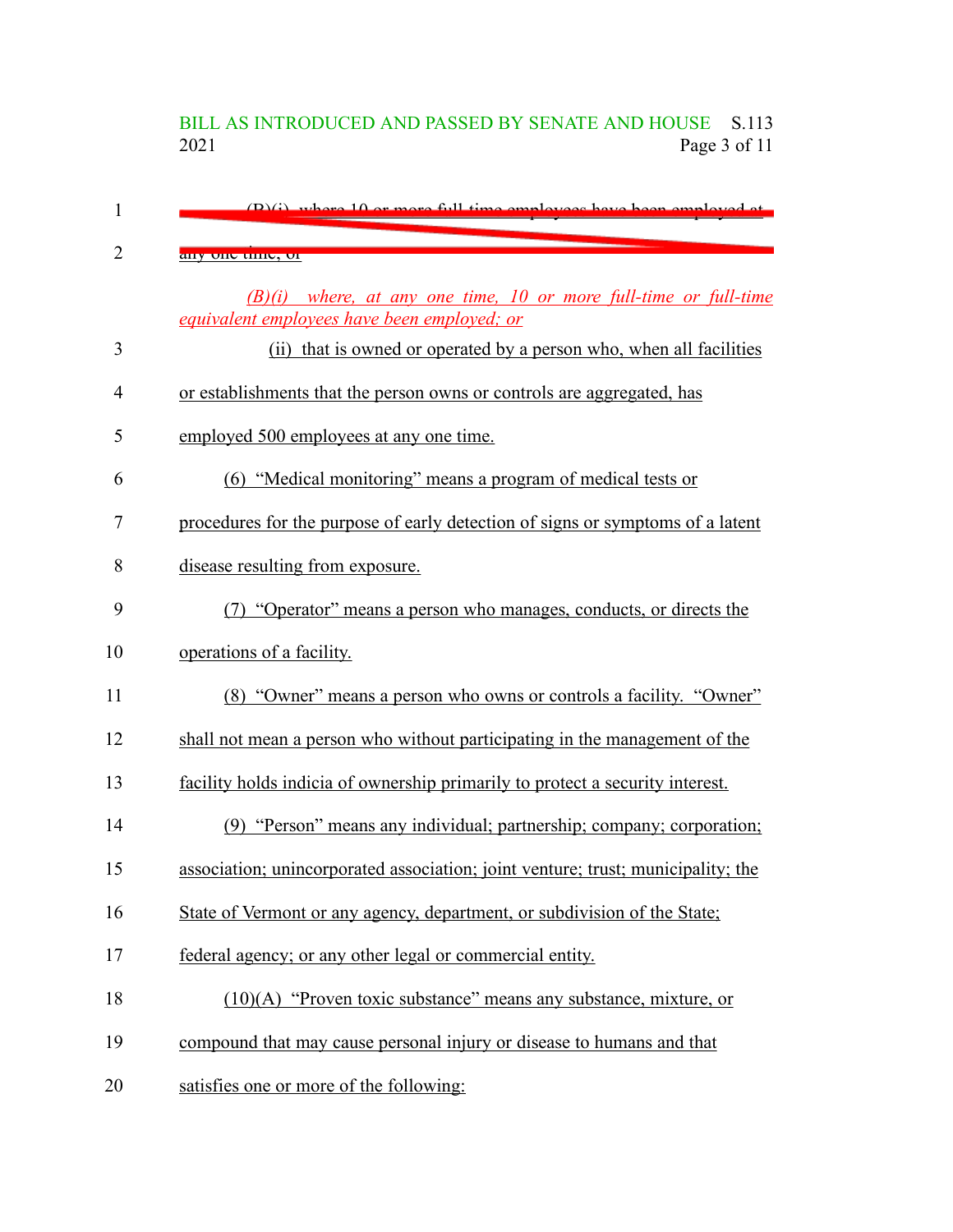BILL AS INTRODUCED AND PASSED BY SENATE AND HOUSE S.113<br>2021 Page 4 of 11 Page 4 of 11

| $\mathbf{1}$   | (i) the substance, mixture, or compound is listed on the U.S.                    |
|----------------|----------------------------------------------------------------------------------|
| $\overline{2}$ | <b>Environmental Protection Agency Consolidated List of Chemicals Subject to</b> |
| 3              | the Emergency Planning and Community Right-To-Know Act, Comprehensive            |
| 4              | Environmental Response, Compensation and Liability Act, and Section $112(r)$     |
| 5              | of the Clean Air Act;                                                            |
| 6              | (ii) the substance, mixture, or compound is defined as a                         |
| 7              | "hazardous material" under 10 V.S.A. § 6602 or under rules adopted under         |
| 8              | 10 V.S.A. chapter 159;                                                           |
| 9              | (iii) testing has produced evidence, recognized by the National                  |
| 10             | Institute for Occupational Safety and Health or the U.S. Environmental           |
| 11             | Protection Agency, that the substance, mixture, or compound poses acute or       |
| 12             | chronic health hazards;                                                          |
| 13             | (iv) the Department of Health has issued a public health advisory                |
| 14             | for the substance, mixture, or compound;                                         |
| 15             | (v) the Secretary of Natural Resources has designated the                        |
| 16             | substance, mixture, or compound as a hazardous waste under 10 V.S.A.             |
| 17             | chapter 159; or                                                                  |
| 18             | (vi) exposure to the substance, mixture, or compound is shown by                 |
| 19             | expert testimony to increase the risk of developing a serious latent disease.    |
| 20             | (B) "Proven toxic substance" shall not mean:                                     |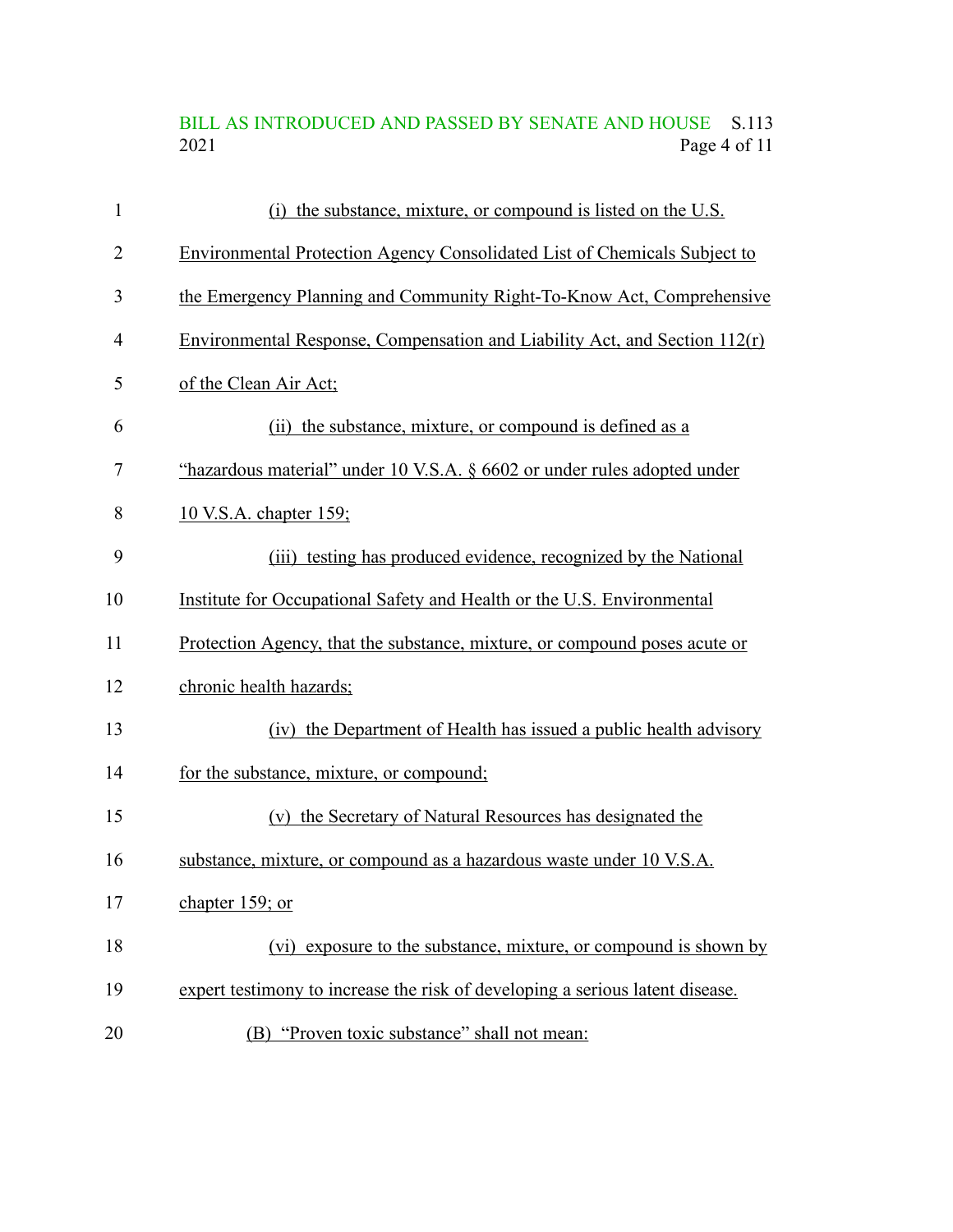# BILL AS INTRODUCED AND PASSED BY SENATE AND HOUSE S.113<br>2021 Page 5 of 11 Page 5 of 11

| $\mathbf{1}$ | (i) a pesticide when applied consistent with good practice; in                   |
|--------------|----------------------------------------------------------------------------------|
| 2            | conformity with federal, State, and local laws, rules, and regulations; and      |
| 3            | according to the manufacturer's instructions; or                                 |
| 4            | (ii) ammunition or components thereof, firearms, air rifles,                     |
| 5            | discharge of firearms or air rifles, or hunting or fishing equipment or          |
| 6            | components thereof.                                                              |
| 7            | (11) "Release" means any act or omission that allows a proven toxic              |
| 8            | substance to enter the air, land, surface water, or groundwater.                 |
| 9            | (12) "Tortious conduct" or "tortious" means negligence, trespass,                |
| 10           | nuisance, product liability, or common law liability for ultra-hazardous or      |
| 11           | abnormally dangerous activity.                                                   |
| 12           | § 7202. MEDICAL MONITORING FOR EXPOSURE TO PROVEN TOXIC                          |
| 13           | <b>SUBSTANCES</b>                                                                |
| 14           | (a) A person without a present injury or disease shall have a cause of action    |
| 15           | for the remedy of medical monitoring against a person who is the owner or        |
| 16           | operator of a large facility from which a proven toxic substance was released if |
| 17           | all of the following are demonstrated by a preponderance of the evidence:        |
| 18           | (1) exposure at a rate significantly greater than the general population;        |
| 19           | (2) to a proven toxic substance;                                                 |
| 20           | as a result of tortious conduct of the defendant;<br>(3)                         |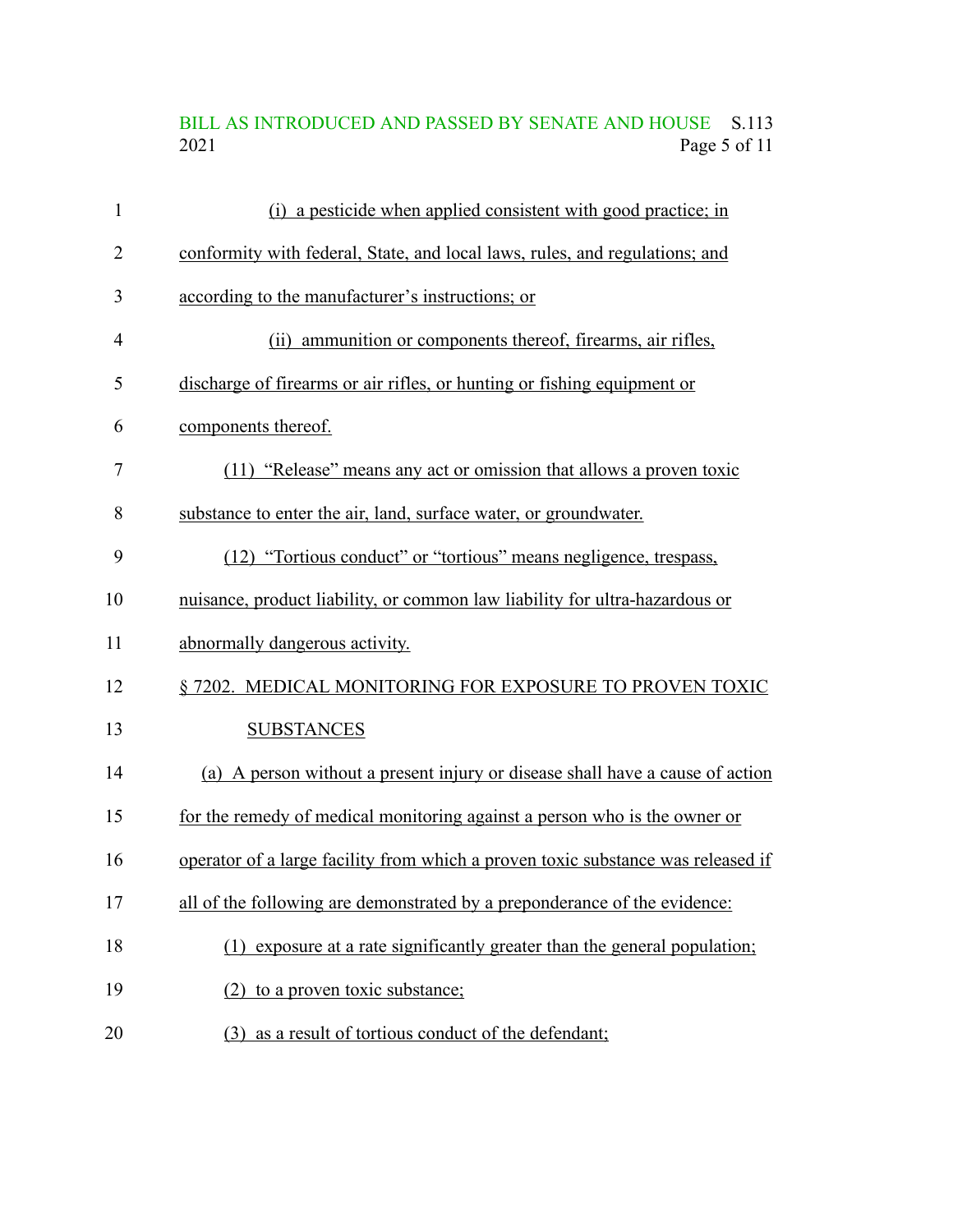## BILL AS INTRODUCED AND PASSED BY SENATE AND HOUSE S.113 2021 Page 6 of 11

|              | (4) as a <i>proximate</i> result of the exposure, plaintiffs have suffered an   |
|--------------|---------------------------------------------------------------------------------|
|              | increased risk of contracting a serious disease;                                |
| $\mathbf{1}$ | (5) the increased risk makes it medically necessary for the plaintiffs to       |
| 2            | undergo periodic medical examination different from that prescribed for the     |
| 3            | general population in the absence of exposure; and                              |
| 4            | (6) monitoring procedures exist that are reasonable in cost and safe for        |
| 5            | use.                                                                            |
| 6            | (b) If the cost of medical monitoring is awarded, a court shall order the       |
| 7            | defendant found liable to pay the award to a court-supervised medical           |
| 8            | monitoring program administered by one or more appropriate health               |
| 9            | professionals, including professionals with expertise in exposure to toxic      |
| 10           | substances or expertise with treating or monitoring the relevant latent disease |
| 11           | or diseases.                                                                    |
| 12           | (c) Upon an award of medical monitoring under subsection (b) of this            |
| 13           | section, the court shall award to the plaintiff reasonable attorney's fees and  |
| 14           | other litigation costs reasonably incurred.                                     |
| 15           | $(d)(1)$ This chapter shall be the exclusive remedy for a person without a      |
| 16           | present injury to bring a cause of action to seek medical monitoring due to     |
| 17           | exposure to a proven toxic substance.                                           |
| 18           | Except as provided under subdivision (1) of this subsection, nothing<br>(2)     |
| 19           | in this chapter shall be deemed to preclude the pursuit of any other civil or   |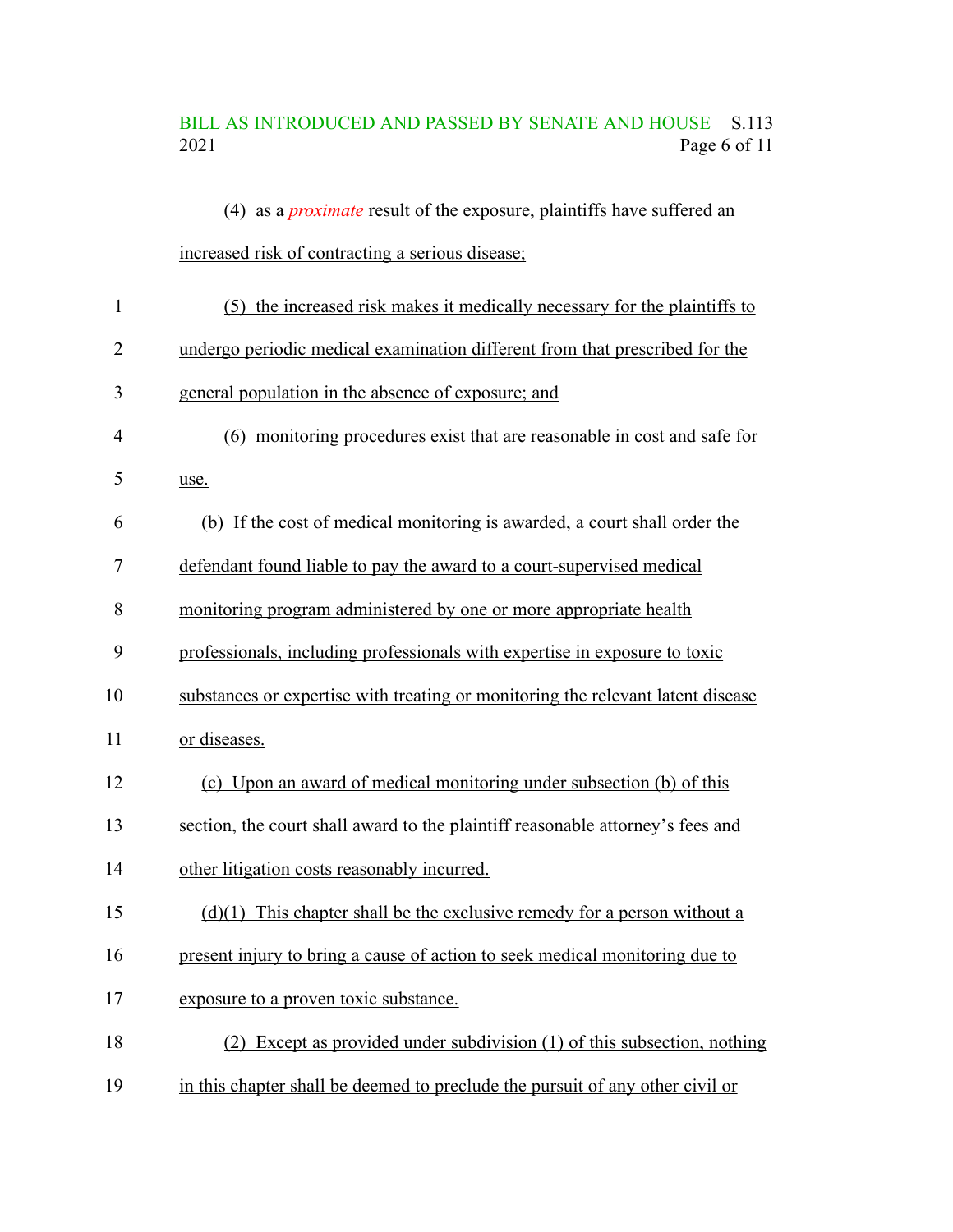## BILL AS INTRODUCED AND PASSED BY SENATE AND HOUSE S.113<br>2021 Page 7 of 11 Page 7 of  $11$

| $\mathbf{1}$   | injunctive remedy or defense available under statute or common law, including      |
|----------------|------------------------------------------------------------------------------------|
| $\overline{2}$ | the right of any person to seek to recover for damages related to the              |
| 3              | manifestation of a latent disease. The remedies and defenses in this chapter       |
| $\overline{4}$ | are in addition to those provided by existing statutory or common law.             |
| 5              | (e) This section shall not increase the rights and remedies available under        |
| 6              | 21 V.S.A. chapter 9 to an employee who suffers a personal injury by accident       |
| 7              | arising out of and in the course of employment, provided that 21 V.S.A.            |
| 8              | chapter 9 shall not limit the right of a person who has not suffered a personal    |
| 9              | injury by accident arising out of and in the course of employment to bring a       |
| 10             | cause of action for medical monitoring.                                            |
| 11             | *** Hazardous Material Releases ***                                                |
| 12             | Sec. 2. 10 V.S.A. $\S$ 6615 is amended to read:                                    |
| 13             | § 6615. LIABILITY                                                                  |
| 14             | (a) Subject only to the defenses set forth in subsections (d) and (e) of this      |
| 15             | section, the following persons shall be liable for abating a release or threatened |
| 16             | release of hazardous material and the costs of investigation, removal, and         |
| 17             | remedial actions incurred by the State that are necessary to protect the public    |
| 18             | health or the environment:                                                         |
| 19             | (1) the owner or operator of a facility, or both;                                  |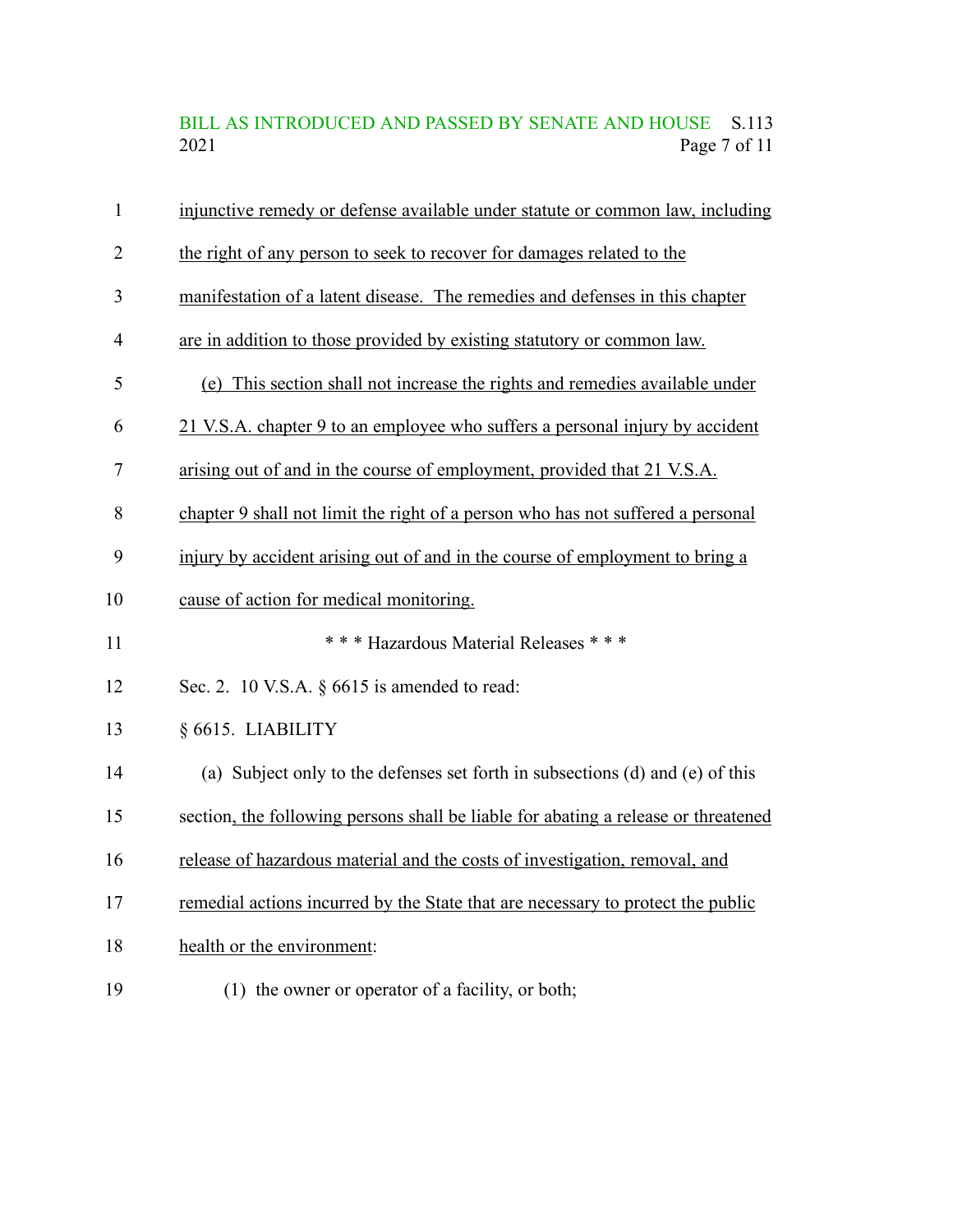#### BILL AS INTRODUCED AND PASSED BY SENATE AND HOUSE S.113<br>2021 Page 8 of 11 Page 8 of 11

| 1              | (2) any person who at the time of release or threatened release of any            |
|----------------|-----------------------------------------------------------------------------------|
| 2              | hazardous material owned or operated any facility at which such hazardous         |
| 3              | materials were disposed of;                                                       |
| $\overline{4}$ | (3) any person who by contract, agreement, or otherwise arranged for              |
| 5              | disposal or treatment, or arranged with a transporter for transport for disposal  |
| 6              | or treatment, of hazardous materials owned or possessed by such person, by        |
| 7              | any other person or entity, at any facility owned or operated by another person   |
| 8              | or entity and containing such hazardous materials; and                            |
| 9              | (4) any person who accepts or accepted any hazardous materials for                |
| 10             | transport to disposal or treatment facilities selected by such persons, from      |
| 11             | which there is a release, or a threatened release of hazardous materials shall be |
| 12             | liable for:; and                                                                  |
| 13             | (A) abating such release or threatened release; and                               |
| 14             | (B) costs of investigation, removal, and remedial actions incurred by             |
| 15             | the State which are necessary to protect the public health or the environment.    |
| 16             | (5) any person who manufactured for commercial sale a hazardous                   |
| 17             | material and who knew or should have known that the material presented a          |
| 18             | threat of harm to human health or the natural environment.                        |
| 19             | * * *                                                                             |
| 20             | $(d)(1)$ There shall be no liability under this section for a person otherwise    |
| 21             | liable who can establish by a preponderance of the evidence that the release or   |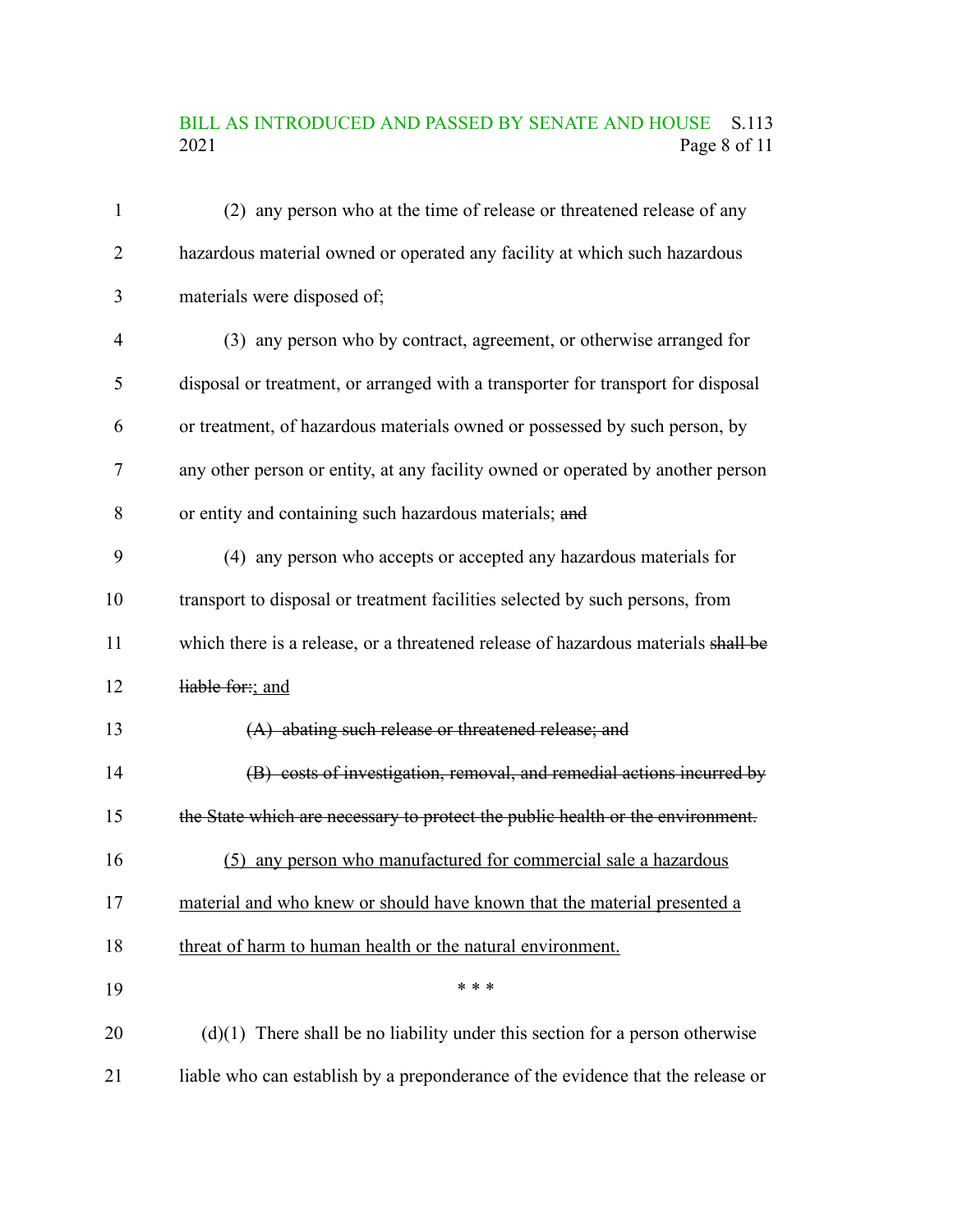#### BILL AS INTRODUCED AND PASSED BY SENATE AND HOUSE S.113 2021 Page 9 of 11

threat of release of hazardous material and the resulting damages were caused solely by any of the following: (A) An act of God. (B) An act of war. (C) An act or omission of a third party other than an employee or agent of the defendant, or other than one whose act or omission occurs in connection with a contractual relationship, existing directly or indirectly, with the defendant. If the sole contractual arrangement arises from a published tariff and acceptance for carriage by a common carrier by rail, for purposes of this section, there shall be considered to be no contractual relationship at all. This subdivision  $(d)(1)(C)$  shall only serve as a defense if the defendant establishes by a preponderance of the evidence: (i) that the defendant exercised due care with respect to the hazardous material concerned, taking into consideration the characteristics of that hazardous material, in light of all relevant facts and circumstances; and (ii) that the defendant took precautions against foreseeable acts or omissions of any such third party and the consequences that could foreseeably result from those acts or omissions. (D) Any combination of subdivisions (A)–(C) of this subdivision (1). \* \* \* 1 2 3 4 5 6 7 8 9 10 11 12 13 14 15 16 17 18 19 20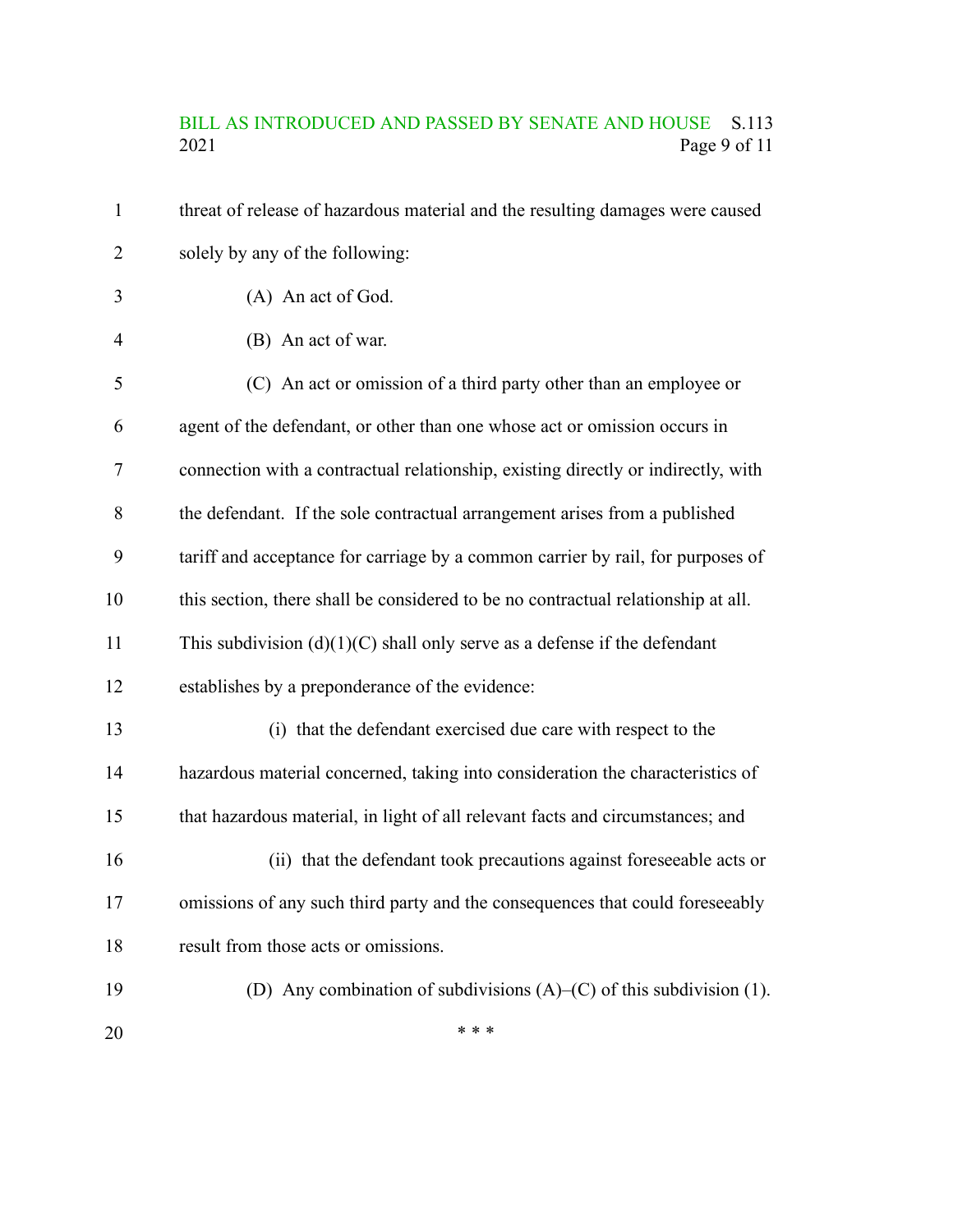## BILL AS INTRODUCED AND PASSED BY SENATE AND HOUSE S.113<br>2021 Page 10 of 11 Page 10 of 11

| $\mathbf{1}$   | $(5)$ A person shall not be liable under subdivision (a)(5) of this section,         |
|----------------|--------------------------------------------------------------------------------------|
| $\overline{2}$ | provided that the person demonstrates that he or she provided an adequate            |
| 3              | warning of the harm posed by the hazardous material known or which should            |
| $\overline{4}$ | have been known at the time the hazardous material was manufactured.                 |
| 5              | * * *                                                                                |
| 6              | (i) In an action brought by the Secretary under this section, a responsible          |
| 7              | person may implead, or in a separate action a responsible person may sue,            |
| 8              | another responsible person or persons and may obtain contribution or                 |
| 9              | indemnification, except that a person who is solely liable pursuant to               |
| 10             | subdivision $(a)(5)$ of this section shall not be able to implead or to sue a person |
| 11             | pursuant to this subsection. A responsible person who has resolved its liability     |
| 12             | to the State under this section through a judicially approved settlement and a       |
| 13             | secured lender or fiduciary with whom the Secretary has entered into an              |
| 14             | agreement under subsection (h) of this section shall not be liable for claims for    |
| 15             | contribution or indemnification regarding matters addressed in the judicially        |
| 16             | approved settlement or in the agreement. Likewise, a person who has obtained         |
| 17             | a certificate of completion pursuant to subchapter 3 of this chapter shall not be    |
| 18             | liable for claims for contribution or indemnification regarding releases or          |
| 19             | threatened releases described in the approved corrective action plan, as             |
| 20             | amended. Such a settlement or agreement or certificate of completion does not        |
| 21             | discharge any other potentially responsible person unless its terms so provide,      |